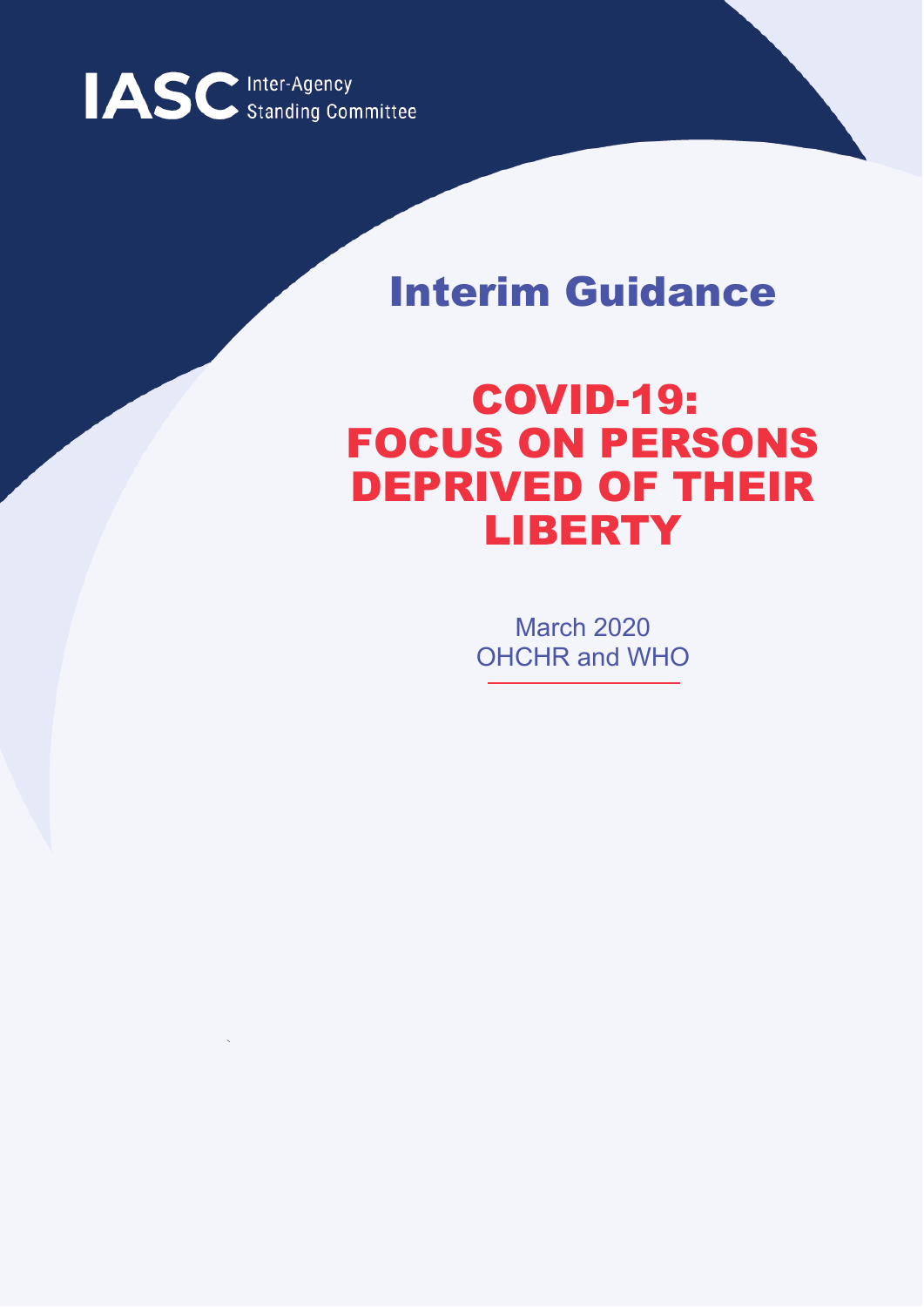## **Interim Guidance**

## **COVID-19: Focus on Persons Deprived of Their Liberty**

COVID-19 has been declared a global pandemic and as it is spreading, identified vulnerabilities such as the situation of persons deprived of their liberty in prisons, administrative detention centres, immigration detention centres and drug rehabilitation centres, require a specific focus.

Persons deprived of their liberty face higher vulnerabilities as the spread of the virus can expand rapidly due to the usually high concentration of persons deprived of their liberty in confined spaces and to the restricted access to hygiene and health care in some contexts. International standards highlight that states should ensure that persons in detention have access to the same standard of health care as is available in the community, and that this applies to all persons regardless of citizenship, nationality or migration status.

Maintaining health in detention centres is in the interest of the persons deprived of their liberty as well as of the staff of the facility and the community. The state has the obligation[, according to international human rights law](https://www.ohchr.org/EN/Issues/Health/Pages/InternationalStandards.aspx)<sup>1</sup>, to ensure the health care of people in places of detention. If the risks related to the virus in places of detention are not addressed, the outbreak can also widen spread to the general public.

The series of messages below aim at addressing the specific issues of persons deprived of their liberty with the responsible services and ministries (Ministry of Justice/Ministry of Interior/Ministry of Health/Agencies in charge of migration, asylum and rehabilitation centres, etc.).

### **KEY MESSAGES**

#### Engagement & Analysis<sup>2</sup>

- Analyse the situation of detention centers and places where persons are deprived of their liberty, including juvenile detention and rehabilitation centers, taking into consideration the specific context, the right to non-discrimination and equality in access to healthcare and health services, paying particular attention to persons deprived of liberty belonging to vulnerable or high-risk groups, such as the elderly, women, children, and persons with disabilities, amongst others. Since there is a high risk of the disease affecting persons in these closed or restricted settings, initiate a discussion with the stakeholders on the continued legality, necessity and proportionality of such measures given the current risks, and possible alternatives.
- Engagement with key stakeholders:
	- Resident Coordinator/Humanitarian Coordinator and United Nations Country Teams as well as competent authorities, at national and subnational level, (law enforcement and prison authorities, immigration officials, Corrections, Social Welfare, judiciary) and ministries (Interior, Home, Justice, Health etc) in order to initiate discussion and offer technical advice on using the key messages document. Discussions with key stakeholders should include the impact of any state of emergency and its specific measures to the situation of detention centres, possible opportunities for release and/or non-custodial alternatives to detention. For those individuals for whom continued detention or restrictions on freedom of movement remain necessary and proportionate, the preparedness measures that can be taken to manage the risks.
	- Human rights networks, National Human Rights Institutions and civil society organizations accessing detention centers should gather information, conduct health assessments, activate available monitoring on situation in places of detention and identify advocacy opportunities.
	- Detention centers monitoring bodies, including National Human Right Institutions and other entities with relevant monitoring mandates, should continue to have access to places of detention.
	- If already established in accordance with the Optional Protocol to the [Convention Against Torture](https://www.ohchr.org/en/professionalinterest/pages/cat.aspx)<sup>3</sup>, include the **National Preventive mechanisms**.<sup>4</sup>

<sup>&</sup>lt;u>.</u> <sup>1</sup> https://www.ohchr.org/EN/Issues/Health/Pages/InternationalStandards.aspx

<sup>2</sup> https://www.ohchr.org/Documents/Publications/Chapter31-24pp.pdf

<sup>3</sup> https://www.ohchr.org/en/professionalinterest/pages/cat.aspx

<sup>4</sup> https://www.ohchr.org/EN/HRBodies/OPCAT/Pages/NationalPreventiveMechanisms.aspx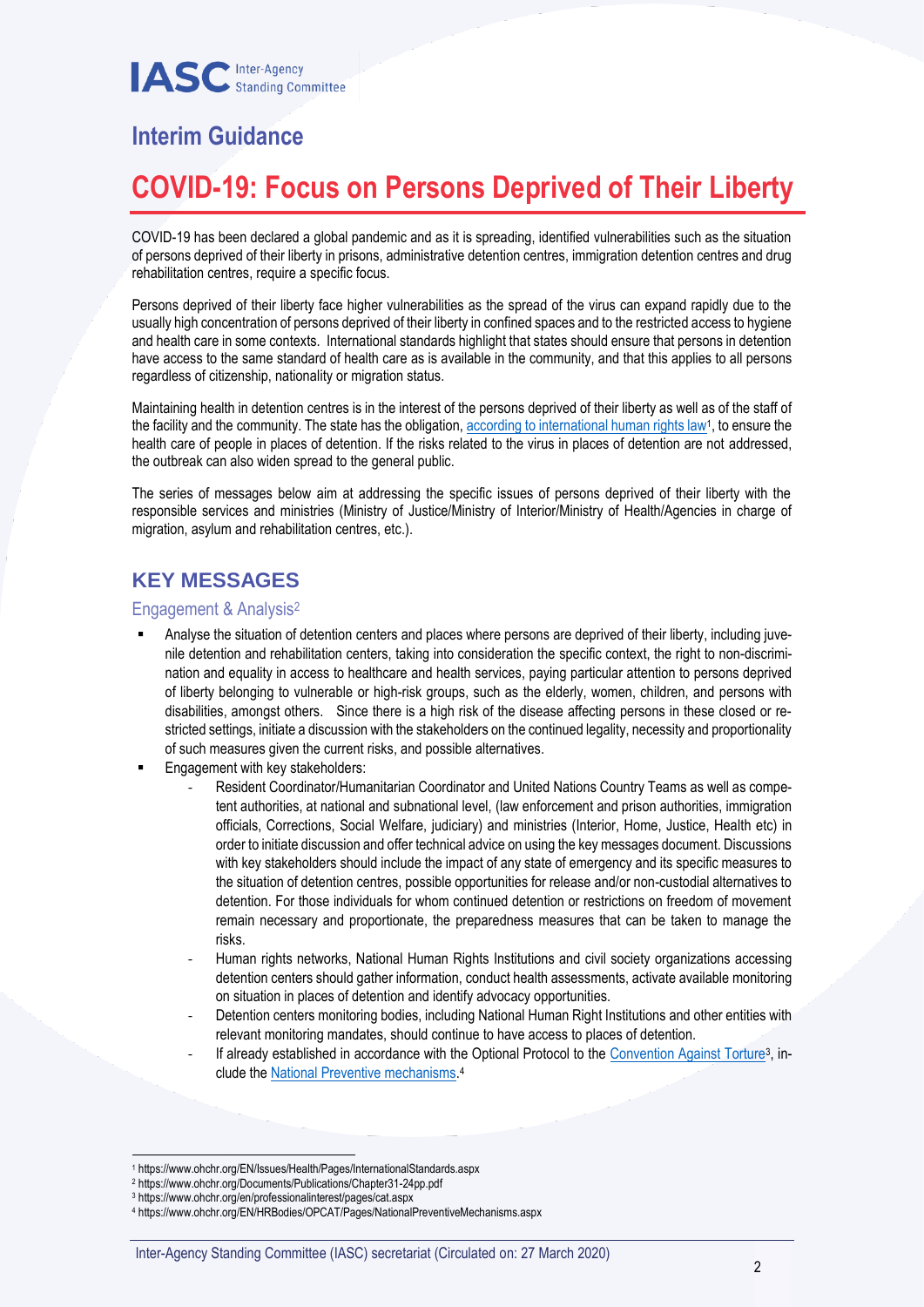

#### **Advocacy**

- Public authorities should take immediate steps to address prison overcrowding, including measures to respect WHO guidance on social distancing and other health measures. Release of individuals, including children, persons with underlying health conditions, persons with low risk profiles and who have committed minor and petty offences, persons with imminent release dates and those detained for offences not recognized under international law, should be prioritized. Release of children needs to be done in consultation and partnership with child protection actors and relevant government authorities to ensure adequate care arrangements.
- Authorities should urgently establish non-custodial alternatives to migrant detention in accordance with international law. Any deprivation of liberty must have sufficient legal grounds and, must take place in accordance with procedure established by law, while those detained are entitled to have their detention reviewed by a court of law. Authorities should be encouraged to examine carefully the legal basis for detention, and release anyone whose detention is arbitrary or otherwise does not comply with domestic or international standards. Authorities assessing whether detention is arbitrary should consider issues such as inappropriateness, injustice, lack of predictability and due process of law, as well as elements of reasonableness, necessity and proportionality.
- Those who are arbitrarily detained should be immediately released as the prohibition of arbitrary detention is a non-derogable norm and their continued detention under the current public health emergency might also severely impact their right to health and their right to life. This includes people in pre-removal detention where deportations have been suspended due to the COVID situation, as in many of such cases, the grounds for their continued deprivation of liberty no longer exist.
- The risk of COVID-19 should be included in ongoing advocacy with authorities to improve conditions in places of detention, reduce overcrowding, and ensure compliance with international standards, including as regard to treatment of detainees<sup>5</sup>, without discrimination, including those subject to stricter security measures. Based on existing legislation, authorities could apply non-custodial measures particularly for older persons, ill people, or others with specific risks related to COVID-19.
- COVID-19 can be an opening for engagement with police, other law enforcement institutions as well as the judiciary about risks and opportunities related to pre-trial detention. Limitation of persons in pre-trial detention and implementation of non-custodial measures [\(see Tokyo Rules](https://www.ohchr.org/Documents/ProfessionalInterest/tokyorules.pdf)<sup>6</sup>) can be an effective measure that reduces risks of spreading COVID-19, which is beneficial for both detainees and law enforcement staff. Discharge is the earliest possible non-custodial measure which authorities are encouraged to apply, as applicable, at the pre-trial stage. Other non-custodial measures, such as conditional discharge, monetary fines, community service, probation and referral to attendance centers, may be applied at the sentencing stage. It should however be noted that cash bail systems may have discriminatory impact depending on the concerned persons age<sup>7</sup> or financial situation.
- In the case of children, authorities have the responsibility to ensure that the best interests of each individual child is the primary consideration and it is widely argued that detention even as a last resort, is never in the best interests of a child, especially when referring to child immigration detention. Thus, non-custodial alternatives to detention, which are family based or community based, should be favored for any person under 18 years, especially in the context of COVID-19 decongestion measures and increased risks to the right to life of all detainees and personnel.<sup>8</sup>
- COVID-19 can be an opportunity to engage immigration, law enforcement, border and other relevant agencies or officials as well as the judiciary in order to reduce the use of immigration detention generally, establish alternatives to immigration detention and to end as a matter of priority the immigration detention of children, families and other migrants in vulnerable situations. While immigration detention must always be an exceptional measure of last resort and strictly legal, necessary and proportionate based upon an individual assessment, consistent with the prohibition of arbitrary detention, some immigration detention, including the detention of children on the basis of their or their parents' immigration status, is prohibited under international human rights law. Governments should take steps to immediately end the practice of child immigration detention and prioritize non-custodial, community-based alternatives to detention for all migrants, taking a human rights-based approach.

<u>.</u>

<sup>5</sup> E.g. article 10 ICCPR provides that all persons deprived of their liberty shall be treated with humanity and with respect for the inherent dignity of the human person. The Human Rights Committee has stated that this expresses a norm of general international law not subject to derogation (General Comment No.29, para 13(a)). Specific provisions apply to juvenile offenders, e.g. article 37(c) of the Convention on the Rights of the Child and the SMRs.

<sup>6</sup> https://www.ohchr.org/Documents/ProfessionalInterest/tokyorules.pdf

<sup>7</sup> https://www.ohchr.org/Documents/HRBodies/CRC/GC24/GeneralComment24.pdf

<sup>8</sup> article 37(b) of the UN CRC which establishes that children should be deprived of liberty only as a last resort and for the shortest period, consistent with the best interests of the child.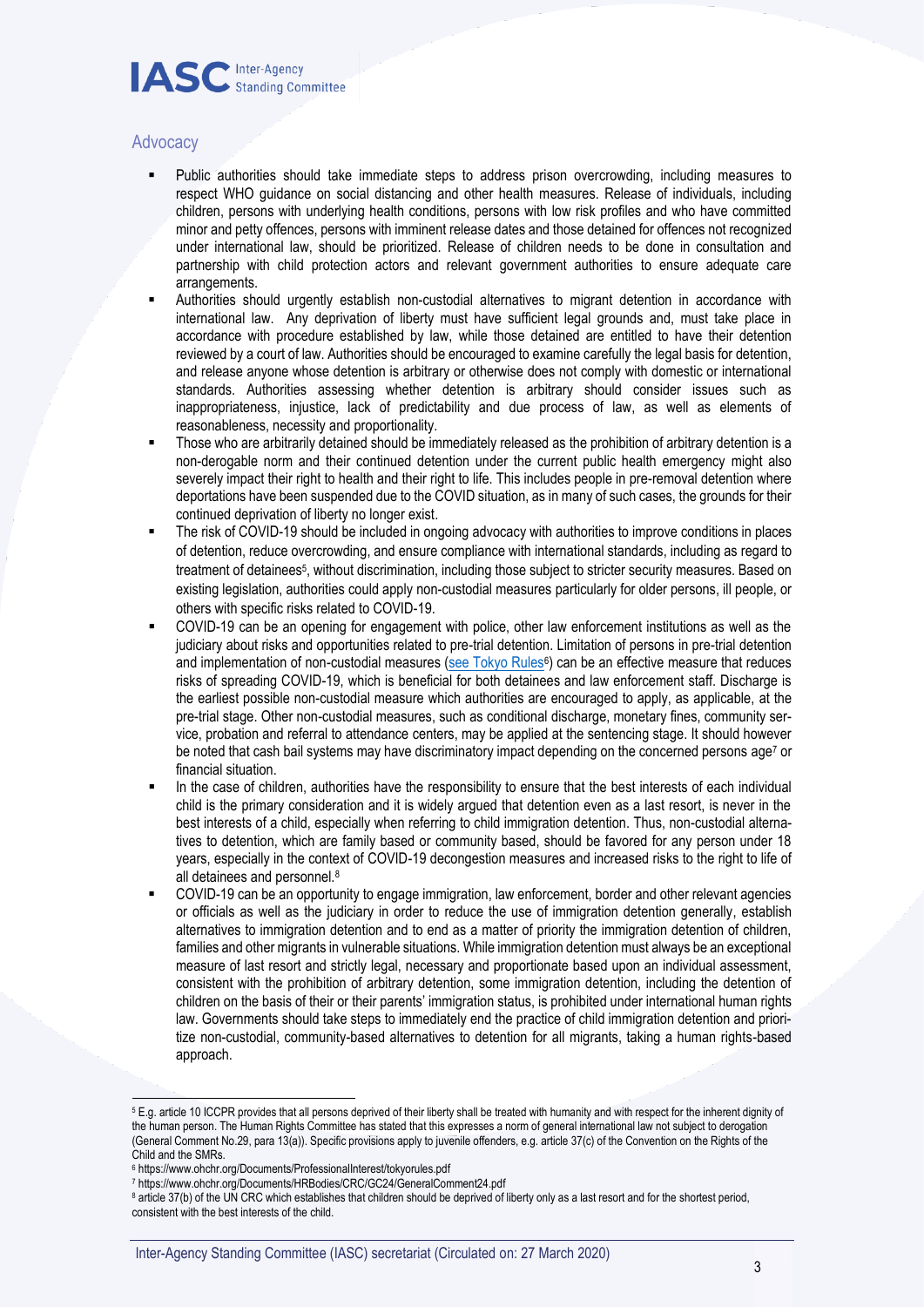

#### **Health**

- International standards<sup>9</sup> highlights that states should ensure that persons in detention have access to the same standard of health care as is available in the community, and that this applies to all persons regardless of citizenship, nationality or migration status.
- Any detention measures introduced for the purpose of managing risks to public health, including when applied to people arriving from other countries, must be necessary, proportionate and subject to regular review; must not be arbitrary or discriminatory, must be based on an individual assessment, must be authorized by law in accordance with applicable due process and procedural safeguards, must be for a limited time period and subject to periodic review, and must otherwise be in line with international standards. Health concerns do not justify the systematic detention of individuals or groups of migrants, including refugees.<sup>10</sup>
- Persons deprived of their liberty should receive a medical examination upon admission, and thereafter-medical care and treatment shall be provided whenever necessary.<sup>11</sup> The purpose of health screening is to protect the detainee's health, detention centers staff as well as other detainees and to ensure that any illnesses are dealt with as soon as possible to avoid the spread of the virus.<sup>12</sup> All detainees should have access to medical care and treatment without discrimination.<sup>13</sup> Persons deprived of liberty who use drugs and receive harm reduction services should be allowed continued access to such services. Pro-active measures and monitoring should be put in place to ensure that essential personal hygiene items such as soap and sanitizer, as well as menstrual items for women and girls, are made available at no cost throughout their continued use beyond initial distribution point.
- In suspected or confirmed cases of COVID-19 all persons deprived of their liberty should be able to access healthcare, including urgent, specialised health care, without undue delay. Suspected case(s) should be isolated in a dignified conditions away from general population and measures should be put in place to mitigate violence or stigmatization against suspected cases. Detention centres' administrations should develop close links with community health services and other health-care providers.
- If people are released, medical screening and measures should be taken to ensure that ill people are taken care of and proper follow up, including health monitoring, is provided.
- Particular attention should be given to specific health needs of older persons and persons with underlying health conditions or heightened vulnerability, children in detention and those in detention with their mother, pregnant women, elderly and persons with disabilities. Health care services should be provided to gender specific needs at all times.
- Special attention to mental health issues among persons deprived of their liberty. The need for routine mental health and psychosocial support shall be provided immediately.
- Sexual and Reproductive Health shall be provided as part of routine health care.to persons deprived of their liberty.
- Ensure that rationing of health responses and allocation decisions are quided by human rights standards based on clinical status and do not discriminate based on any other selection criteria, such as age, gender, social or ethnic affiliation, and disability.

#### **Housing**

For those who may not have a residence upon release, the state should take measures to provide adequate housing and reasonable accomodation, which may require the implementation of extraordinary measures as appropriate in a state of emergency, including using vacant and abandoned units and available short-term

1

<sup>11</sup> Principle 24 of the Body of Principles for the Protection of All Persons under Any Form of Detention or Imprisonment. [https://www.ohchr.org/EN/ProfessionalInterest/Pages/DetentionOrImprisonment.aspx.](https://www.ohchr.org/EN/ProfessionalInterest/Pages/DetentionOrImprisonment.aspx) See also Rule 30 of the Nelson Mandela Rules. With regard to suspicion of contagious diseases, Rule 30(d) states that they must provide for the clinical isolation and adequate treatment of the prisoner during the infectious period.

<https://www.ohchr.org/EN/ProfessionalInterest/Pages/BasicPrinciplesTreatmentOfPrisoners.aspx> . Rule 24 of the Nelson Mandela Rules states that "prisoners should enjoy the same standards of health care that are available in the community, and should have access to necessary healthcare services free of charge without discrimination on the grounds of their legal status".

<sup>9</sup> Rule 24 (1), United Nations Standard Minimum Rules for the Treatment of Prisoners (the Nelson Mandela Rules). General Assembly resolution 70/175

<sup>10</sup> UNHCR, Key Legal Considerations on access to territory for persons in need of international protection in the context of the COVID-19 response, 16 March 2020, available at: https://www.refworld.org/docid/5e7132834.html

 $12$  OHCHR (2005). Human rights and prisons. Manual on Human Rights Training for Prison Officials. Page 63. Available in: <https://www.ohchr.org/Documents/Publications/training11en.pdf>

<sup>13</sup> Article 12.1. of the International Covenant on Economic, Social and Cultural Rights recognizes everyone's right to health, including prisoners. Principle 9 of the Basic Principles for the Treatment of Prisoners states that "prisoners shall have access to health services available in the country without discrimination on the grounds of their legal situation".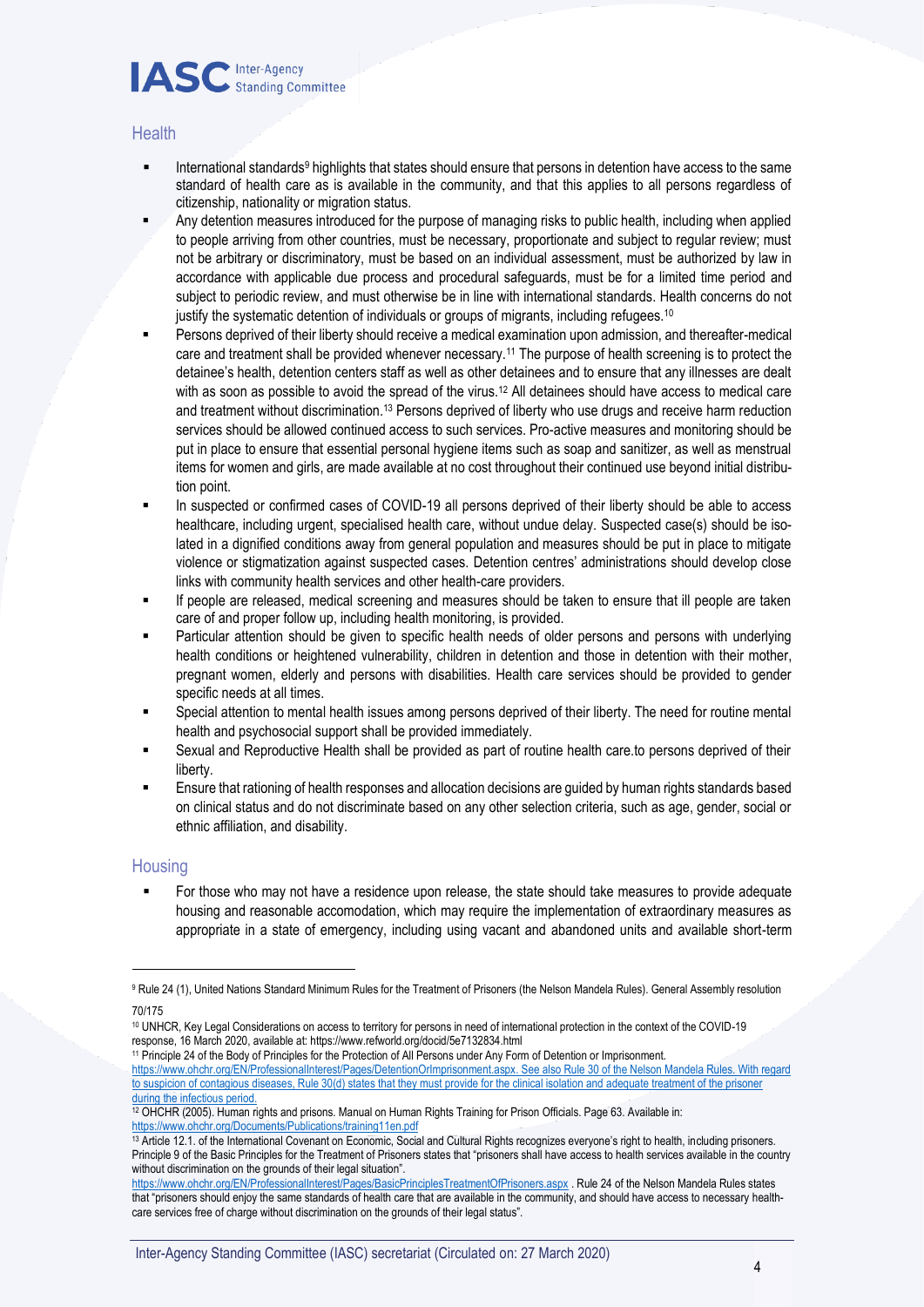### **IASC** Inter-Agency **Standing Committee**

rentals. In the case of unaccompanied children, special measures to safeguard their care and protection must be under-taken.

#### Information

- Information on preventive health measures should be provided to all persons deprived of their liberty in a language and format they understand and that is accessible; and efforts should be made to improve the hygiene and the cleanliness of the detention places. Such measures should be gender, culture, abilities and age sensitive.
- Information on mitigating measures provided to persons deprived of their liberty as well as their families should be in languages and formats that are understandable and accessible to all, clear, and accurate. They should explain the measures that the detention center is taking to protect the health of persons deprived of their liberty and the public at large. Any restrictions on rights and freedoms must be consistent with international human rights norms and principles, including legality, proportionality, necessity and non-discrimination.

#### Measures taken to prevent outbreaks in detention centres<sup>14</sup>

- While measures needed to prevent outbreaks of COVID-19 must be taken in places of detention, authorities need to ensure that all such measures respect human rights. The procedural guarantees protecting liberty of person may never be made subject to measures of derogation. In order to protect non-derogable rights, including the right to life and prohibition of torture, the right to take proceedings before a court to enable the court to decide without delay on the lawfulness of detention may not be restricted<sup>15</sup> .
- Ability to meet with legal counsel must be maintained, and prison or detention authorities should ensure that lawyers can speak with their client confidentially. Suspending hearings may in fact exacerbate the risk of coronavirus in places of detention. Even in an officially declared state of emergency, States may not deviate from fundamental principles of fair trial, including the presumption of innocence<sup>16</sup>.
- Authorities should also guarantee maximum transparency in the adoption of preventive measures and a constant monitoring of their application. The substitution of in-person family visits by other measures, such as videoconferences, electronic communication and increased telephone communications (pay phones or mobile phones) may require sustained organizational effort from the place of detention administration. Any interference with privacy or family must not be arbitrary or unlawful.<sup>17</sup>
- Particular efforts should be made to ensure family visits and alternatives are provided to all detained children and other vulnerable persons in detention, including person with disabilities who may not otherwise be able to maintain contact through other means with their families.
- Isolation or quarantine measures in places of detention must be legal, proportional and necessary, time-bound, subject to review and should not result in de facto solitary confinement. Information about the whereabouts and condition of detainees should be communicated to the families. Quarantines should be time limited and should only be imposed if no alternative protective measure can be taken by authorities to prevent or respond to the spread of the infection.<sup>18</sup>
- Under no circumstances shall the isolation or quarantine be used to justify discrimination or the imposition of harsher or less adequate conditions on a particular group including children.

#### Protection of families of persons deprived of their liberty

- State agencies who care for persons deprived of their liberty should be reminded that families and children of those persons are right holders with specific needs that must be known and considered. Families, especially women and children, are both protected and impacted by necessary prevention measures.
- While some preventive measures will alter family life including prison visitation, states should minimize creating avoidable rise in anxiety and stress levels, especially among children and the elderly. States should be attentive that response plans do not aggravate pre-existing economic hardship on women-led households.
- States' response plans need to take their rights and specific needs into consideration as well as avoid placing extra-burden upon them, especially women who in many countries are the primary care of predominantly male prison populations, or putting them at higher risk.

<sup>&</sup>lt;u>.</u> <sup>14</sup> http://www.euro.who.int/en/health-topics/health-emergencies/coronavirus-covid-19/novel-coronavirus-2019-ncov-technical-

guidance/coronavirus-disease-covid-19-outbreak-technical-guidance-europe/preparedness,-prevention-and-control-of-covid-19-in-prisons-andother-places-of-detention-2020

<sup>15</sup> Article 9 of the ICCPR and General Comment No.35.

<sup>16</sup> Human Rights Committee General Comment No.29.

<sup>17</sup> Article 17 of the ICCPR.

<sup>18</sup> Coronavirus: Healthcare and human rights of people in prison, p 8, Briefing Note 16 March 2020, Penal Reform International, https://cdn.penalreform.org/wp-content/uploads/2020/03/FINAL-Briefing-Coronavirus.pdf.